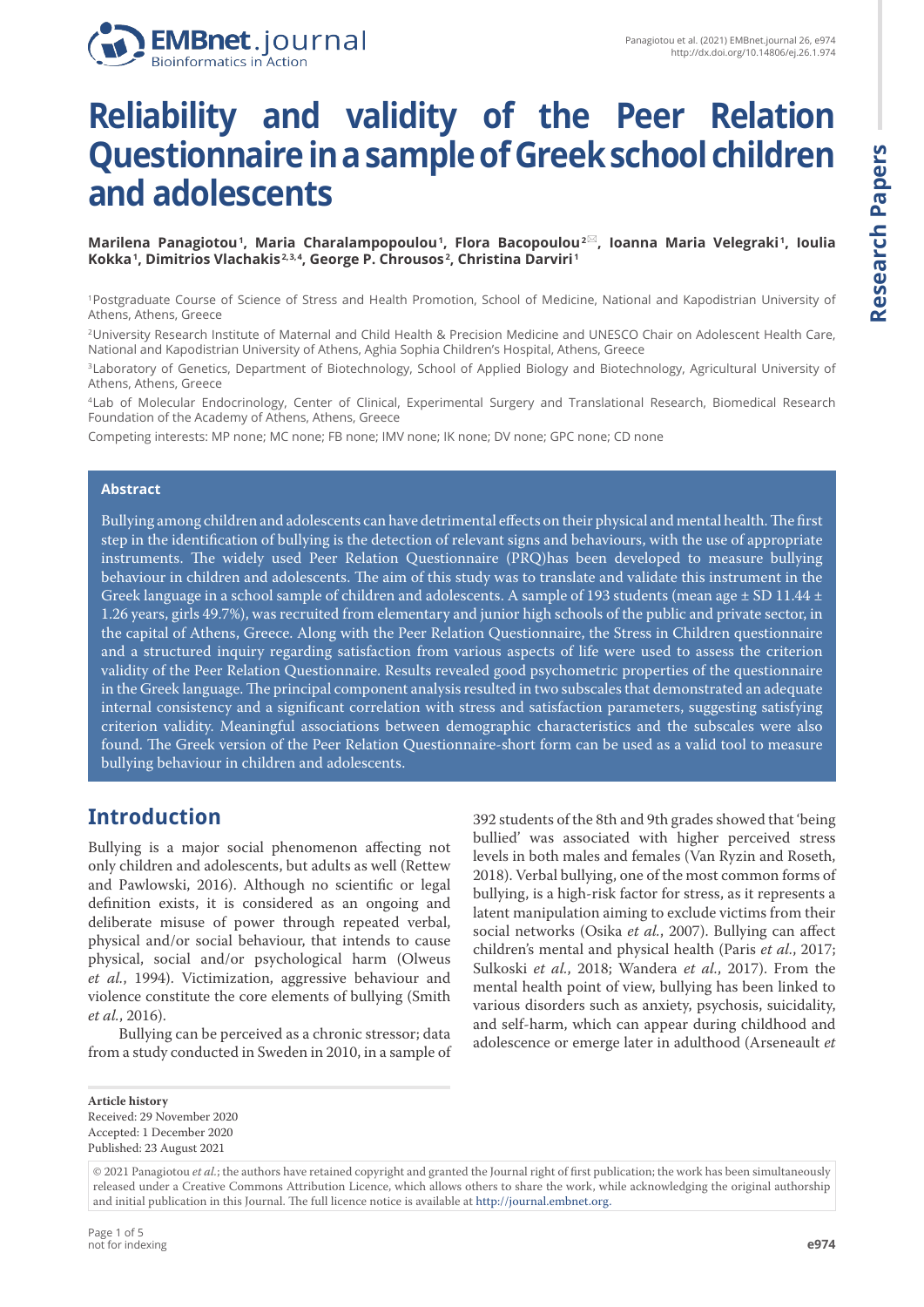

*al.*, 2010; 2006; Wolke *et al.*, 2013; Dieter *et al.*, 2013). The level of psychological trauma caused by bullying has been compared to that caused by abandonment or other severe types of maltreatment. Via peer bullying and victimisation, children may become less able or less inclined to relate to school and classmates (Kitagara *et al.*, 2014).

The first step in the identification of bullying is the detection of relevant signs and behaviours, which can be achieved with the use of appropriate instruments. One of these instruments is the Peer Relation Questionnaire (PRQ) that has been developed by Rigby and Slee (Rigby and Slee, 1993) with an aim to detect bullying behaviour in children and adolescents. The purpose of this study was to validate the PRQ in Greek school children and adolescents. The main hypothesis was that PRQ will correlate with the Stress in Children (SiC) questionnaire and a structured inquiry regarding several aspects of life satisfaction.

## **Materials, Methodologies and Techniques**

#### **Translation procedure**

After receiving the authors' permission, the PRQ instrument was translated backward-forward, according to the World Health Organization's guidelines for the adaptation of instruments. A pre-test of the translated questionnaire was then held to identify the presence of unclear expressions. The seven participants of the pre-test were representative of the target population regarding age.

### **Participants and Procedure**

The study was conducted in the capital of Athens in Greece, between February and July 2019. The questionnaire was distributed to various elementary and junior high schools of the private and public sector. Eligible students were children and adolescents aged 8 to 14 years, able to write and read in the Greek language, who provided a written, signed consent form by a parent or legal guardian. Participation was voluntarily, anonymous and no remuneration was provided.

#### **Measures**

Demographic data: Participants were asked about their basic demographic characteristics which included sex, age and presence of siblings.

Peer Relation Questionnaire for children (PRQ): The Peer Relation Questionnaire (short form) is a selfreport measure of bullying. It consists of 12 items and three subscales (tendency to bully others, tendency to be victimized by others and tendency to act in a pro-social or cooperative manner). Respondents report the frequency in which they experience each statement. Answers are scored in a 4-point Likert scale. Higher scores indicate greater frequency of each behaviour measured (Rigby and Slee, 1993).

Stress in Children Questionnaire (SiC): The Stress in Children questionnaire consists of 21 items examining the stress encountered by children in various aspects of their life. It was designed by Osika (Osika *et al.*, 2007) and has been used in children aged between 9 and12 years. Questions are rated on a Likert scale with four possible answers. Higher scores indicate higher levels of stress.

Satisfaction: A structured inquiry was developed by the research team to assess the students' level of school and self-satisfaction. Children reported the frequency they felt satisfied by answering on a 4-point Likert scale, from  $1 =$  never to  $4 =$  very often.

### **Statistical analysis**

Descriptive analyses were performed to calculate means, frequencies, and standard deviations (SD). The Kaiser-Meyer-Olkin (KMO) statistic and Barlett's Sphericity Test were used to examine sample's adequacy. Principal component analysis (PCA) was performed to identify items' factors. The appropriate number of factors was identified using the Scree-plot, since the study sample was not large enough to support the Kaiser criterion. The orthogonal varimax rotation was used for loadings of each item on derived factors to be maximized. Criterionrelated validity was assessed by Pearson's rho correlations with SiC and satisfaction measure. Cronbach's alpha values were calculated to assess internal consistency of the identified factors. The PRQ's subscales scores were assessed for meaningful associations with the other measurements of the study. The level of significance p value was 0.05. The SPSS statistical software version 22.0 for Windows was used for all statistical analyses (SPSS Inc., Chicago, IL).

## **Results**

The main characteristics of the study's sample are presented in Table 1.

Most participants were male (50.3%), with a mean age of 11.44 years, and had at least one sibling. The Kaiser-Meyer-Olkin measure verified the sampling adequacy for the analysis (KMO=0.835) and all KMO measures for individual items were>0.603, which is above the acceptable limit of 0.5. Bartlett's test of sphericity  $x2 = 770,00$ ,  $p < 0.001$ , indicated that correlations between items were large enough to perform Principal Component Analysis (PCA). The results of the PCA of the 12 items with orthogonal rotation (varimax) are presented in Table 2.

**Table 1.** Sociodemographic and other characteristics of the study sample  $(N=193)$ .

| Boys $N$ $(\%)$               | 97(50.3)    |  |  |
|-------------------------------|-------------|--|--|
| Girls $N$ (%)                 | 96 (49.7)   |  |  |
| Age in years, mean (SD)       | 11.44(1.26) |  |  |
| Siblings, $N$ $(\%)$          | 118(61.1)   |  |  |
| Stress score, mean (SD)       | 2.05(0.39)  |  |  |
| Satisfaction score, mean (SD) | 32.50(5.14) |  |  |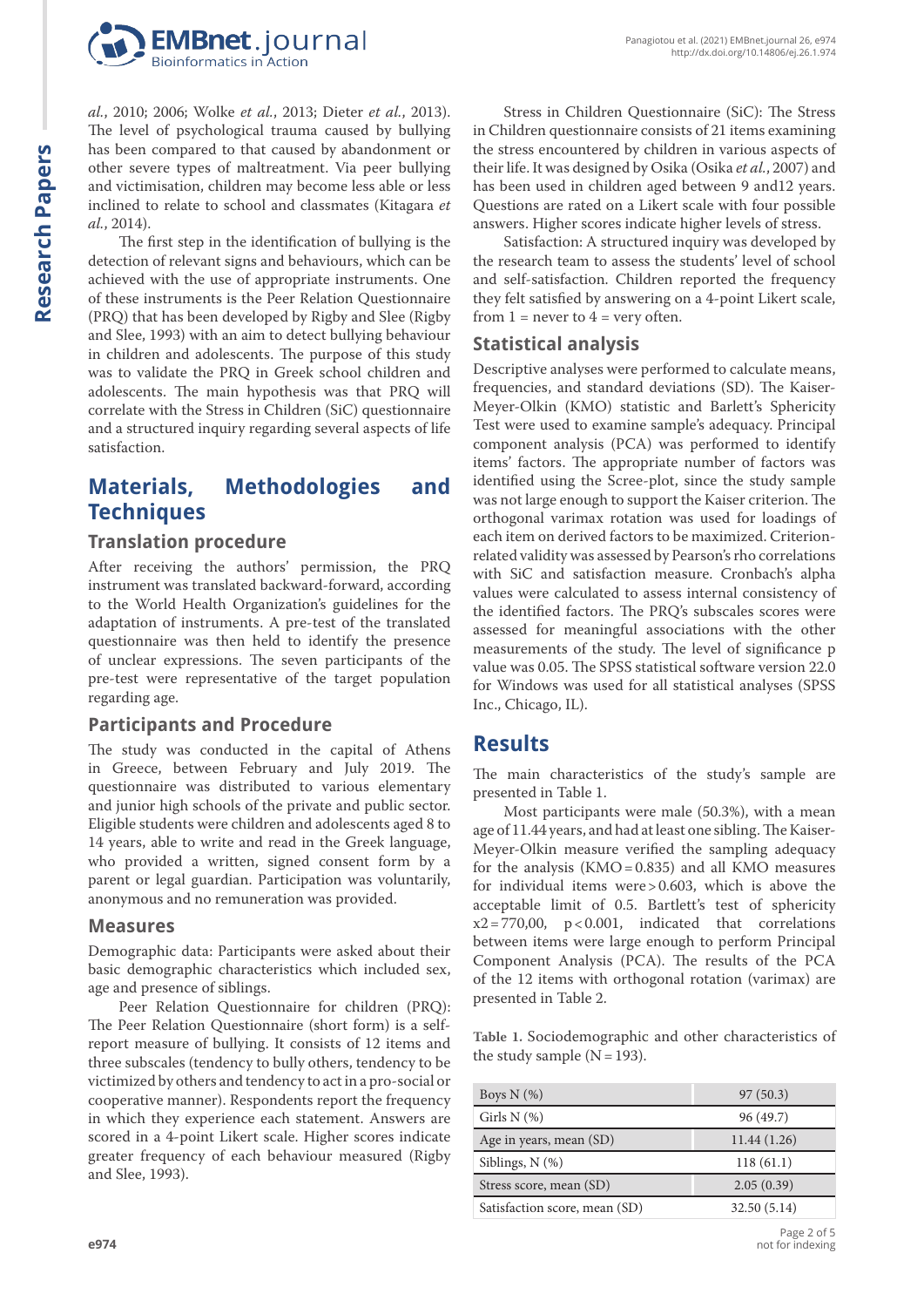

**Table 2.** Rotated factor loadings of the principal components analysis (PCA) for 12 items of PRQ (N=193).

| <b>Item</b>                                               | "Bully/Victim Subscale" | "Social Subscale" |
|-----------------------------------------------------------|-------------------------|-------------------|
| I get called names by others                              | 0.518                   |                   |
| I get picked on by others                                 | 0.561                   |                   |
| I am part of a group that goes round teasing others       | 0.790                   |                   |
| I like to make others scared of me                        | 0.830                   |                   |
| I enjoy upsetting wimps                                   | 0.412                   |                   |
| I like to get into a fight with someone I can easily beat | 0.826                   |                   |
| Others make fun of me                                     | 0.659                   |                   |
| I get hit and pushed around by others                     | 0.701                   |                   |
| I like to make friends                                    |                         | 0.538             |
| I like to help people are being harassed                  |                         | 0.801             |
| I share things with others                                |                         | 0.778             |
| I enjoy helping others                                    |                         | 0.743             |
| Eigenvalues                                               | 4.39                    | 1.75              |
| % of Variance                                             | 36.55                   | 14.57             |
| Cronbach's alpha                                          | 0.740                   | 0.727             |

*PRQ: Peer Relation Questionnaire*



**Table 3.** Descriptive characteristics of the two subscales of the PRQ.

|                                 | <b>Items</b>   | Range | Mean  | <b>SD</b> | Mini-<br>mum | Maxi-<br>mum |
|---------------------------------|----------------|-------|-------|-----------|--------------|--------------|
| <b>Bully/Victim</b><br>Subscale | 8              | 16.00 | 11.82 | 2.91      | 8.00         | 24.00        |
| Social<br><b>Subscale</b>       | $\overline{4}$ | 8.00  | 13.26 | 2.06      | 8.00         | 16.00        |

*PRQ: Peer Relation Questionnaire*

**Table 4.** Correlations (Pearson's rho) between PRQ subscales.

|                         | "Bully/victim"<br>subscale" | "Social Subscale" |
|-------------------------|-----------------------------|-------------------|
| "Bully/victim subscale" |                             |                   |
| "Social subscale"       | $-0.34*$                    |                   |

**Figure 1.** Scree-plot of factors' Eigenvalues regarding the PRQ.

Two components had eigenvalues greater than Kaiser's criterion of 1. The average of communalities was 0.51, which is below the Kaiser's criterion of 0.6 to be accurate. The Scree-plot (Figure 1) supported the choice for the selection of two components according to the inspection of inflexion points, which explained 51.12% of the variance.

The clusters of items, according to factor loadings (>0.3), within the two components were interpreted as following: "Bully/Victim Subscale" (BVS), "Social *PRQ: Peer Relation Questionnaire*

*\*Correlation is significant at the 0.05 level (2-tailed)*

Subscale" (SS). Table 3 presents the mean scores of each subscale along with the theoretical and observed values of the range.

Table 4 presents the correlations between the two subscales.

The two subscales are negatively correlated to each other, indicating that children who tend to receive bullying or bully others, are more likely to have less social behaviour. Table 5 presents meaningful associations between the PRQ subscales and study variables.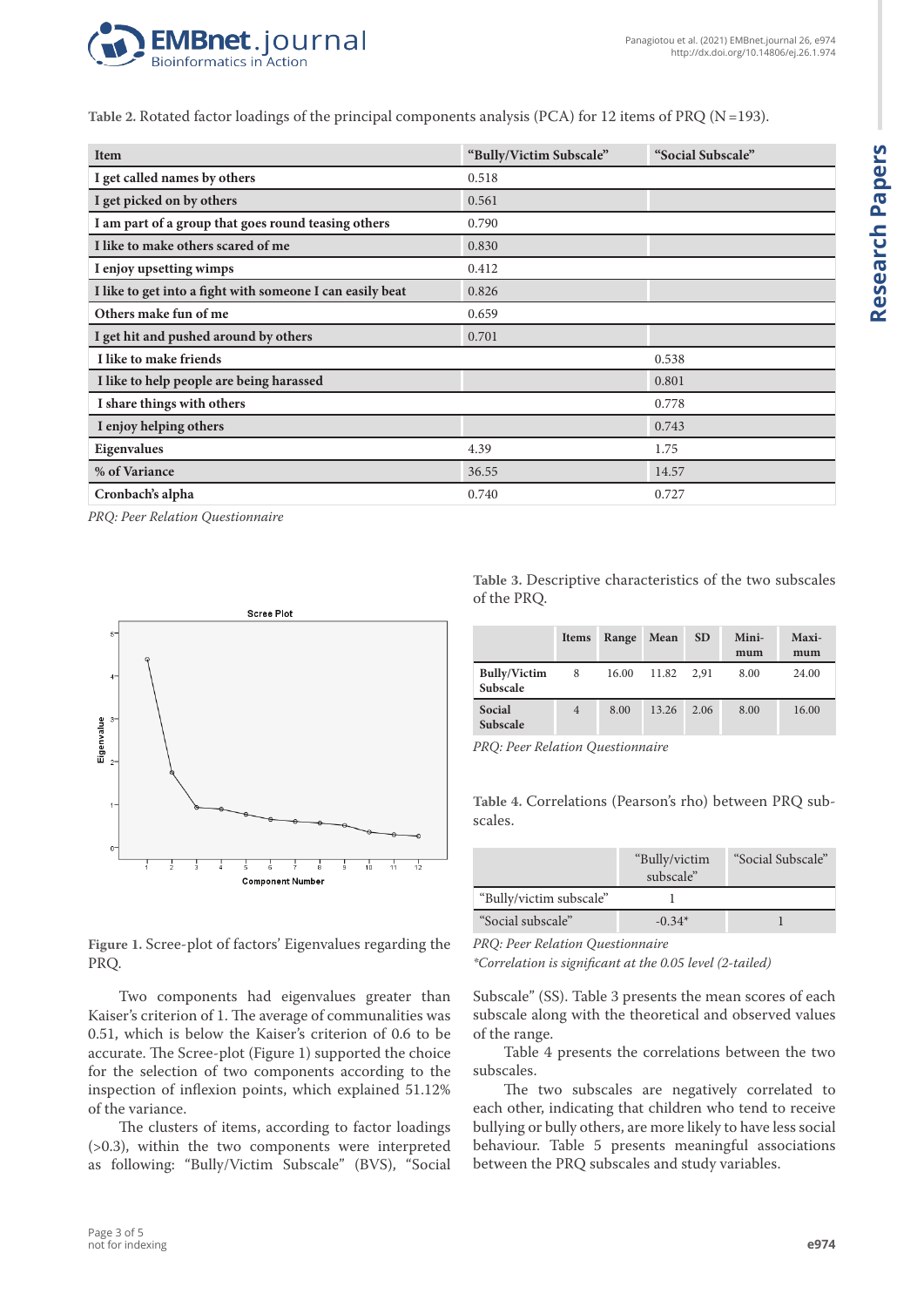

| Characteristics   | "Bully/victim sub-<br>scale" Mean (SD) | "Social subscale"<br>Mean (SD) | Characteristics | "Bully/victim<br>subscale" | "Social subscale" |
|-------------------|----------------------------------------|--------------------------------|-----------------|----------------------------|-------------------|
| Sex               |                                        |                                | Age             |                            |                   |
| <b>Boys</b>       | 14.64(5.41)                            | 12.47(2.68)                    | Pearson's rho   | $0.21*$                    | $-0.18*$          |
| Girls             | 14.94 (5.90)                           | 12.01(2.52)                    | p-value         | ${}< 0.01$                 | ${}< 0.01$        |
| <b>Statistics</b> | $t = -0.36$                            | $t = 1.23$                     |                 |                            |                   |
| p-value           | 0.71                                   | 0.22                           | Stress score    |                            |                   |
| Siblings          |                                        |                                | Pearson's rho   | $0.28**$                   | $-0.21**$         |
| No                | 15.50(6.13)                            | 11.77(2.59)                    | p-value         | < 0.01                     | < 0.01            |
| Yes               | 14.34 (5.30)                           | 12.54(2.58)                    |                 |                            |                   |
| <b>Statistics</b> | $t = 1.34$                             | $t = -2.00$                    | Satisfaction    |                            |                   |
| p-value           | 0.18                                   | $0.04*$                        | Pearson's rho   | $-0.20**$                  | $0.16*$           |
|                   |                                        |                                | p-value         | 0.01                       | 0.05              |

**Table 5.** Association between PRQ subscales and other study measurements.

*PRQ: Peer Relation Questionnaire*

*\*Correlation is significant at the 0.05 level (2-tailed)*

*\*\*Correlation is significant at the 0.01 level (2-tailed)*

Significant associations with the subscales can be summarized as follows: i) children and adolescents with siblings demonstrated higher score in the social subscale of the PRQ, ii) age was positively correlated to the bully/ victim subscale and negatively correlated to the social subscale of the PRQ, iii) higher stress of children and adolescents was significantly correlated to bully/victim behaviour and negatively correlated to social behaviour, and iv) higher satisfaction was negatively correlated to bully/victim behaviour.

## **Discussion**

The current study was the first attempt to validate the PRQ in a sample of Greek school children and adolescents. The scale has been widely used as a measure of bullying behaviour mainly in cross-sectional studies. However, the fact that the PRQ has not been translated and validated in other languages apart from the original (English), restricts comparisons with other countries.

In this study, the PCA resulted in two subscales (bully/ victim subscale, social subscale) unifying two of the three subscales described in the original study of the instrument. A plausible explanation could be the fact that children and adolescents who tend to bully others seem to be subjected to bullying themselves, making it difficult to differentiate bullies and victims of bullying (Cho, 2017).

As the study's results have shown, children and adolescents with siblings demonstrated higher scores in the social subscale of the PRQ, thus, having siblings was a protective factor with respect to being victimized. Furthermore, age was positively correlated to the bully/victim subscale, while the opposite correlation was found regarding the social subscale of the PRQ. Particularly, younger respondents (7-8 years of age) experienced more general aggression and mobbing than older participants. This could be explained by the fact that as age progresses, children and adolescents engage in other forms of communication and are introduced in cyber-bullying (Vlachou *et al.*, 2011; Monks *et al.*, 2006). The initial hypothesis of the study that stress would be correlated with bully/victim behaviour was verified. This could be attributed to the fact that being either a bully or a victim constitutes a stressful condition. The negative correlation of stress with the social behaviour subscale may be explained by the fact that having a strong social network and bonds help individuals build better coping strategies (Münzer *et al.*, 2017). In addition, a large cross-sectional study of 43,667 children and adolescents aged 11 to 15 years, from 9 European countries, found that any form of social support was related to less violent behaviour among school students (Mischel *et al.*, 2020; Holt *et al.*, 2007; Mishna *et al.*, 2016). Numerous studies have revealed a significant interaction between bully/victim groups and peer social support (Alcantara *et al.*, 2017); adolescents with access to social support systems are less victimized and have higher levels of self-perception (Aldridge *et al.*, 2019). Perception of low social support from peers, school and family can increase the risk for relational, verbal and physical victimization (Lin *et al.*, 2020; Chen *et al.*, 2018; Estevez *et al.*, 2019).

This study has some limitations. The generalization of the results cannot be verified, as the sample was not representative of other districts of Greece with different sociocultural backgrounds. Given the young age of participants, a test-retest procedure was not feasible, which might have affected reliability. Despite these restrictions, the adequacy of the sample size and the good criterion validity allow the use of the questionnaire in future studies in Greek elementary and high school populations. Future research should focus on other age groups as well.